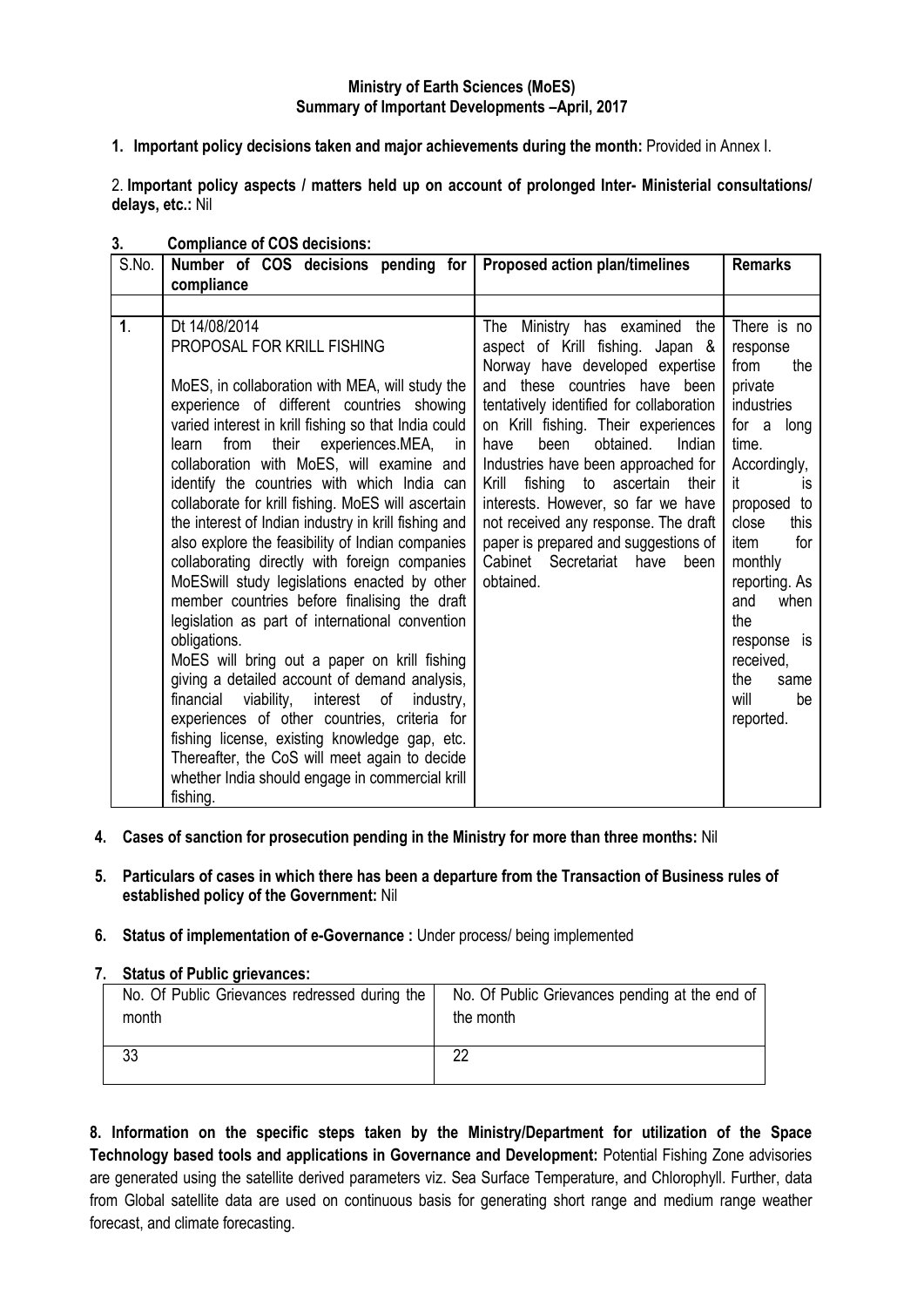# **Annex-I**

**Important policy decision taken and major achievements:**

- 1. **The first stage forecast for 2017 South-west monsoon** (June to September) rainfall for the country as a whole indicates that the monsoon seasonal rainfall is likely to be 96% of the Long Period Average (LPA) with an error of  $\pm$  5%.
- 2. **Consensus forecast for the 2017** southwest monsoon season (June to September) Rainfall over South Asia issued in 10<sup>th</sup> Session of the South Asian Climate Outlook Forum (SASCOF-10) during 24-26 April 2017 at Thimpu, Bhutan indicates that normal rainfall is most likely during the 2017southwest monsoon season (June –September) over much of South Asia.More specifically, below-normal rainfall is most likely over broad areas of north-western, central and south-eastern parts of South Asia., abovenormal rainfall over broad areas of eastern and the south-western parts of the region and normal rainfall over the remaining areas.
- 3. **Seasonal Outlook update** indicates that during the 2017 Hot Weather Season (April to June), warmer than normal temperatures are likely in all meteorological sub - divisions (except Sub Himalayan West Bengal and Sikkim) of the country. Seasonal (April -June) average temperatures over many of the subdivisions from northwest and neighbouring central India are likely to be above normal by more than 1.0°C. Normal to above normal heat wave (HW) conditions are likely over core heat wave zone of the country.
- 4. **6-hourly weather expedition forecast** including wind, temperature and precipitation forecast for next 24 hours and outlook for subsequent 24 hours for Mount Everest and Dhaulagiri was introduced.
- 5. A Foundation Stone for the Marine Finfish Hatchery and Test Facility for Ballast Water Treatment Technologies was laid on April 8, 2017 by Shri Y.S. Chowdary, Honourable Minister for State for Science & Technology and Earth Sciences at Nellore sea front. These facilities will be developed by National Institute of Ocean Technology, an autonomous institute under Ministry of Earth Sciences.
- 6. A half yearly review of all programmes of the Ministry and its attached offices/subordinate office/institutes was carried out.

# **Minimum Government, Maximum Governance:**

Agromet Advisories are being communicated to 214 lakh farmers of the country through mobile SMS.

Adverse weather SMS warning are being sent through mobiles to State Govt. officials / Disaster related officials /Central Govt. Organization/Common men.

Daily forecast along with warning and city forecast for many cities are disseminated through email to all users including state authorities, electronic and print media.

| Observation Type                         | Target          | Commissioned up to April, 2017 | Data reporting |
|------------------------------------------|-----------------|--------------------------------|----------------|
| Station<br>Weather<br>Automatic<br>(AWS) | 675             | 682                            | 369            |
| Automatic Rain Gauge(ARG)                | 1350            | 1350                           | 561            |
| <b>GPS Sonde</b>                         | 10 <sup>°</sup> | 43                             | 43             |
| Weather<br>Doppler                       | 23              | 20                             | 19             |
| Radar(DWR)                               |                 |                                |                |
| Ozone                                    | 17              | 15                             | 5              |
| <b>Black</b><br>Monitoring<br>Carbon     | 16              | 16                             | 16             |
| Systems (Aethalometer)                   |                 |                                |                |
| Other Rain Gauges excluding              |                 | -                              | 2370           |
| ARG and AWS $\omega$                     |                 |                                |                |
| Aviation                                 |                 | 73                             | 73             |

# *Atmospheric Observation Systems Network*

@ Data received from various agencies viz. Air Force, Railways, Central Water Commission, State Agriculture, State Irrigation and India Meteorological Department (IMD)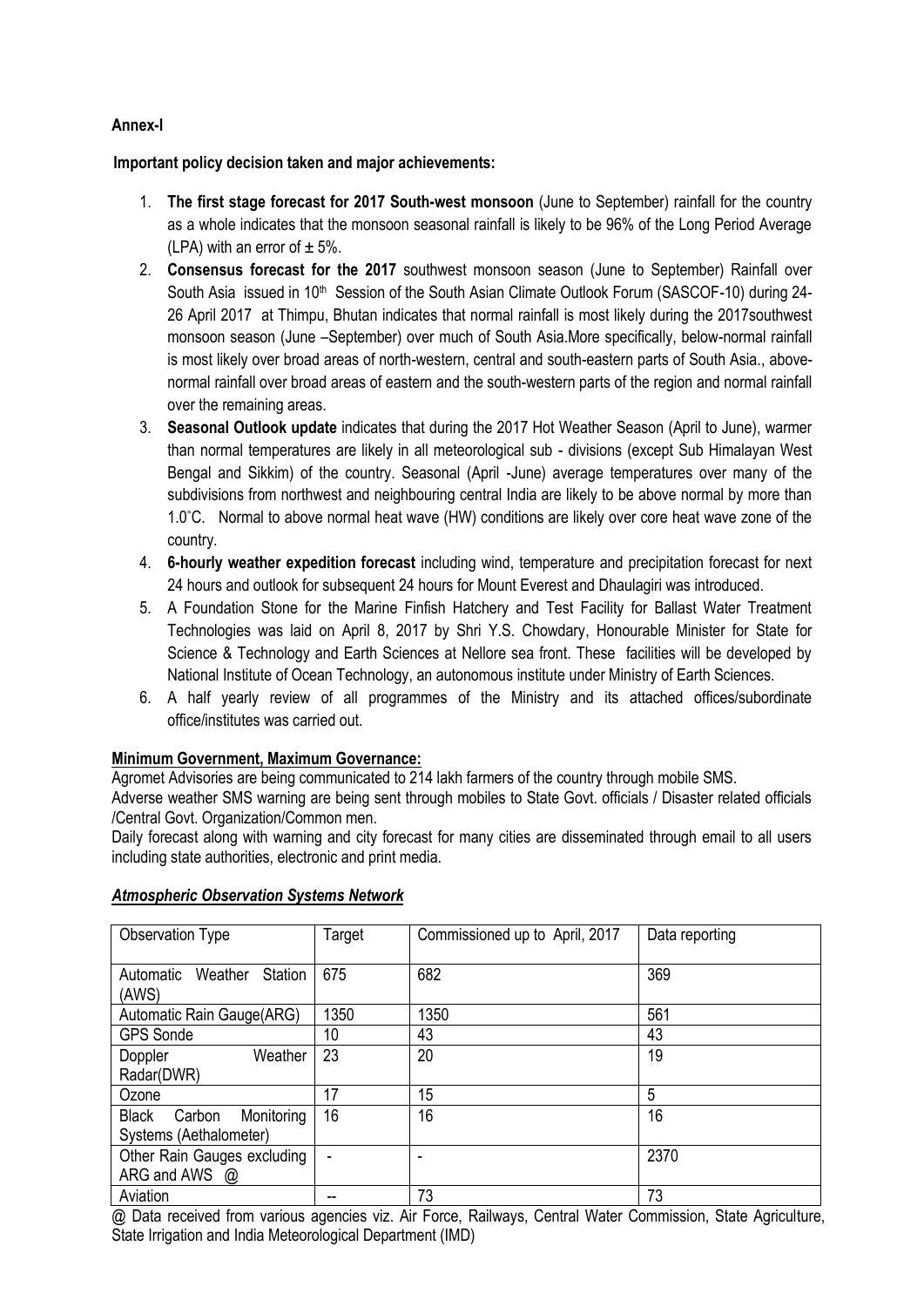# **Atmospheric Processes, Modeling and Services**

# **Monthly Weather Summary (April, 2017)**

Cyclonic Storm Maarutha **:** A depression (D) developed over southeast Bay of Bengal (BOB) in the morning of 15<sup>th</sup> April. Moving northeastwards, it intensified into a deep depression (DD) over eastcentral BOB in the afternoon of 15<sup>th</sup> and into a cyclonic storm (CS) **Maarutha** over eastcentral BOB in the midnight of 15<sup>th</sup>. Moving northeastwards, it reached its peak intensity in the early hours of 16<sup>th</sup>. The peak maximum sustained surface wind speed (MSW) of the cyclone was 70-80 kmph gusting to 90 kmph. The system crossed Myanmar coast near Sandoway (Thandwe) in the midnight of 16<sup>th</sup>. After landfall, the system continued to move northeastwards and weakened gradually. The cyclone was monitored & predicted continuously and India Meteorological Department (IMD) issued regular bulletins to Bangladesh, Myanmar and Thailand, National & State Disaster Management Agencies, general public and media since inception of the system over BOB.

Western Disturbance**:** Five (5) Western Disturbances (WD) approached western Himalayan region during April 2017. Out of five, one has caused fairly widespread to widespread rainfall/snowfall over Jammu & Kashmir & Himachal Pradesh and Uttarakhand during 6<sup>th</sup> to 12<sup>th</sup> April with isolated heavy falls over Jammu & Kashmir on 6<sup>th</sup> & 7<sup>th</sup> April; three of rest four caused scattered to fairly wide spread rainfall/snowfall over western Himalayan region and rest one caused isolated light rainfall over western Himalayan region.

| S. No. | Region                 | <b>TS Days</b> | Maximum TS Activity on   | *Hail/squall                       |
|--------|------------------------|----------------|--------------------------|------------------------------------|
| 1.     | South Peninsular India | 24             | 21-04-2017               | Thundersquall: 01<br>Hailstorm: 01 |
| 2.     | Northwest India        | 20             | 05-04-2017               | Thundersquall: 01<br>Hailstorm: 14 |
| 3.     | Northeast India        | 27             | 02-04-2017<br>02-04-2017 | Thundersquall: 11<br>Hailstorm: 04 |
| 4.     | East India             | 24             | 19-04-2017               | Thundersquall: 11<br>Hailstorm: 06 |
| 5.     | Central India          | 10             | 01-04-2017<br>29-04-2017 | Thundersquall: 01<br>Hailstorm: 01 |
| 6.     | West India             |                |                          |                                    |

Thundersquall (TS) & Hailstorm activity during the month :

\*These events were forecasted in advance and Nowcast Guidance Bulletins along with FDP Storm Bulletins were issued in connection with these convective phenomena on daily basis.

# **Rainfall in April, 2017**

Rainfall during the month of April, 2017 was large excess in 3, excess in 5, normal in 3, deficient/large deficient in 21 and no rain in 4 of 36 meteorological sub- divisions. The rainfall for the country as a whole for the month has been recorded as 44.5 mm (+16%) against the normal rainfall for the month as 38.3 mm.

**Heavy Rainfall Verification for the month:** Total No. of Heavy Rainfall events(≥64.5mm): 52

| Lead Time          | 24 hours | 48 hours | 72 hours |
|--------------------|----------|----------|----------|
| Percentage correct | 91       | 91       | 90       |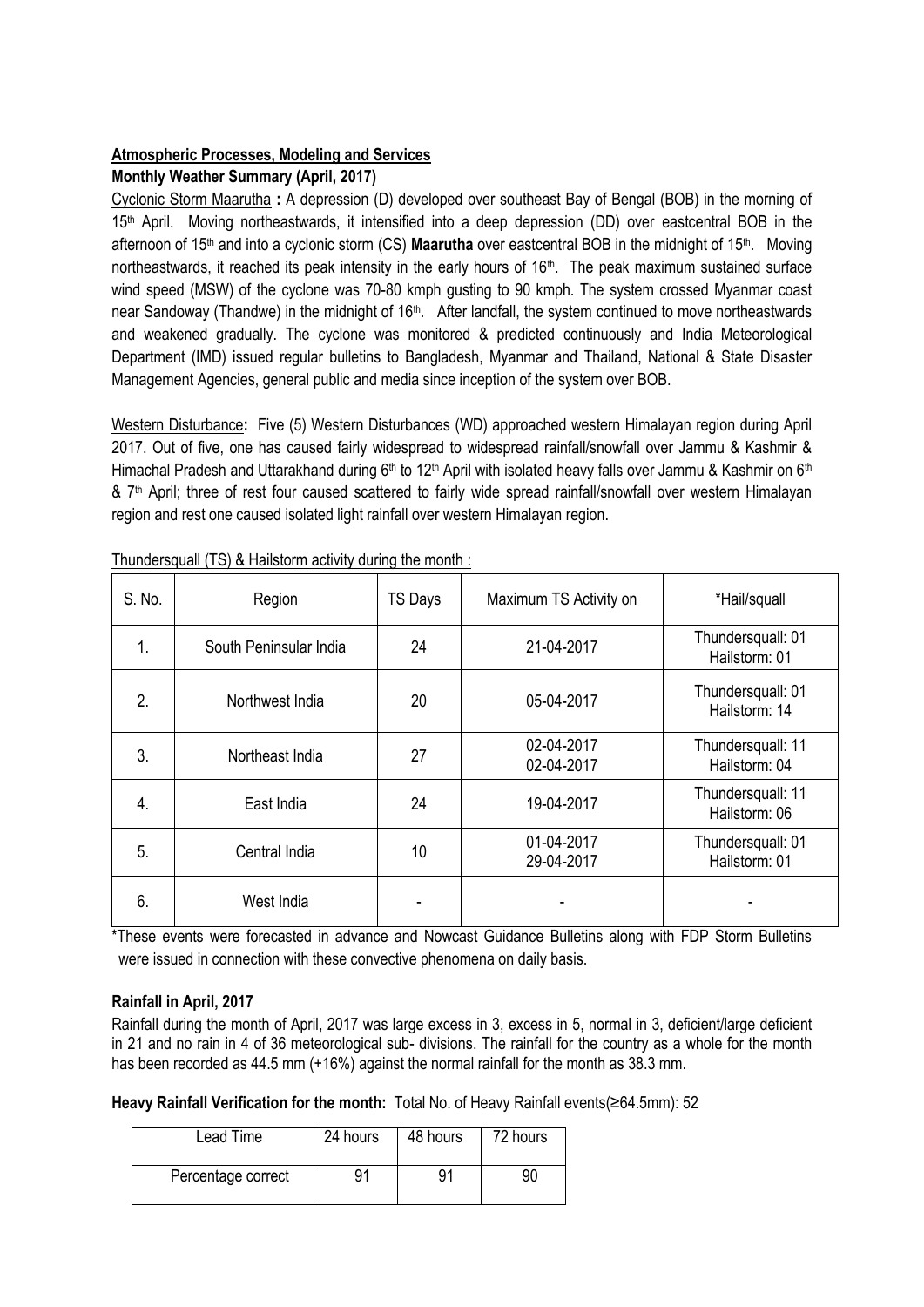**Heat Wave Verification for the month :** The heat-wave forecast is issued at different time scales starting from Nowcasting (few hour) at city level, short to medium range (up to 5 days) at district levels, extended range (up to 4 weeks) at meteorological sub-division level and long range forecast (seasonal outlook on maximum temperature and heat wave) in sub-divisional scale during 2017. A special bulletin is prepared daily indicating past heat conditions in the country and the forecast and warning on heat wave for next five days in both text and graphics form. The warning on heat wave is disseminated to general public and disaster managers at meteorological sub-divisional level through IMD headquarter and administered through Meteorological and Regional Meteorological Centres. A special web page has been created for the dissemination of heat wave information from IMD web site (www.imd.gov.in). The press and electronic media are briefed twice-a-day daily. The special press release on heat wave conditions during next two weeks is issued on weekly basis. In addition, the heat wave bulletin is also issued to various stakeholders like health (Indian Medical Association & Red Cross), surface transport, municipal corporations, power sector in real time for inventorization of reported cases of Heat stress/stroke at hospitals and awareness to prevent exposure to severe heat during the day. Heat wave to severe heat wave conditions observed over parts of Jammu & Kashmir and Himachal Pradesh, Punjab, Haryana, Chandigarh, Delhi, Rajasthan, Madhya Pradesh Gujarat & Vidarbha on few days; over parts of Uttarakhand ,Chhattisgarh, Jharkhand, western parts of Bengal, interior Odisha, Madhya Maharashtra, Coastal Andhra Pradesh and Tamilnadu on one or two days of the month.

Heat wave warnings skill (% correct) during April 2017 is as follows:

| Lead Time   | 24 hours | 48 hours | <sup>7</sup> 2 hours |
|-------------|----------|----------|----------------------|
| (% Correct) | 92       | 89       | 89                   |

Modelling: The NCMRWF global coupled model which has been implemented for real-time is running on Bhaskara HPC system for a 15-days forecast on daily basis since March 2017. The atmosphere model component has a resolution of around 65 km with 85 vertical levels. The ocean model has resolution of around 25 km with 75 vertical levels. A case study of recent cyclonic storm "Maarutha" shows that the global coupledmodel is able to predict the location several days in advance and results are comparable with the high resolution (17 km) atmospheric only model in terms of track/location.

Daily All India Weather Summary and Weekly Weather Reports are being brought out on routine basis. Climate Diagnostics Bulletin of India for February 2017 and January – February 2017 (Winter Season) were brought out.

The publication "Extremes of Temperatures and Rainfall for Indian Stations (upto 2012)" was published. ENSO bulletin and Seasonal Climate Outlook for South Asia for the month of March 2017 were issued.

# **Geoscience Research**

#### **Seismological Observational Network**

| Observation<br>Type | Target for XII Plan | Commissioned so far | Data reporting during the month |
|---------------------|---------------------|---------------------|---------------------------------|
| Seismic stations    | 130                 | 99                  | 62                              |
| <b>GPS</b> stations | 40                  | 28                  | 24                              |

### **Earthquake and Tsunami monitoring**

Earthquake: 16 earthquakes were monitored in the Indian region out of which 3 events were greater than magnitude (M) of 5.0.

Tsunami**:** 3 major seabed earthquakes(M> 6) with a potential to generate tsunami were monitored. This information was provided within 12 minutes of occurrence in respect of 1 events, and between 12 to 15 minutes of occurrence in respect of 2 events.

# **Ocean Observation System**

| Type of Platform | Target | Commissioned<br>till April, 2017 | Data received during<br>April, 2017 |
|------------------|--------|----------------------------------|-------------------------------------|
| Argo Floats      | 200    | 294                              | 138                                 |
| Drifters*        | 150    | 103                              | h<br>u                              |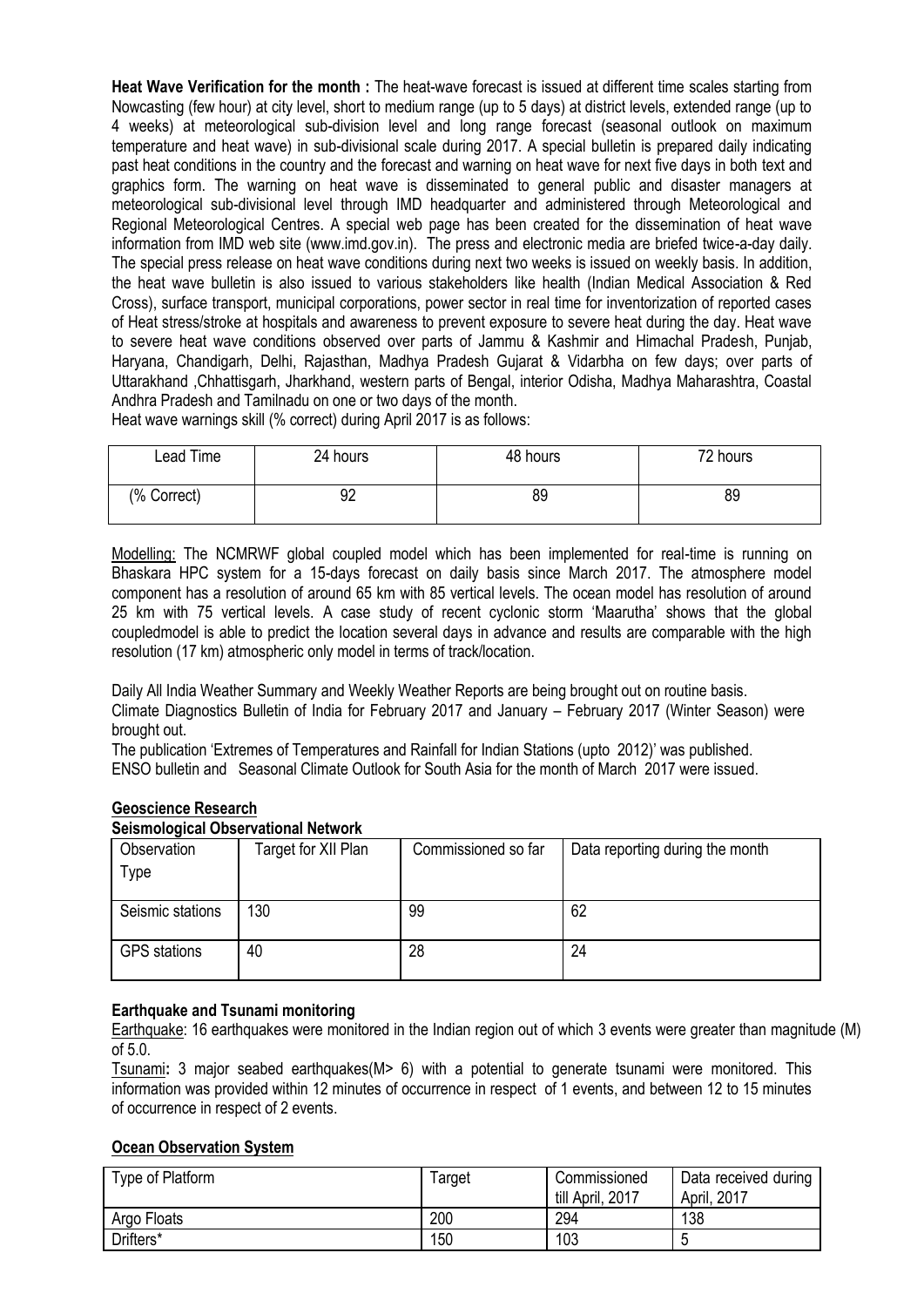| Moored Buoys                            | 16 | 19 | 19 |
|-----------------------------------------|----|----|----|
| <b>Tide Gauges</b>                      | 36 | 34 | רמ |
| High Frequency(HF) Radars               | 10 | 10 |    |
| <b>Current Meter Array</b>              | 10 |    |    |
| Acoustic Doppler Current Profiler(ADCP) | 20 | 20 | 20 |
| Tsunami Buoys                           |    |    |    |
| Wave Rider Buoy                         | 16 | 15 | 15 |

\*The remaining floats/drifters have completed their life time and as such no data can be received from them.

### **Ocean Science Services**

| No | Types of forecasts                                         | No. of advisories issued |
|----|------------------------------------------------------------|--------------------------|
|    |                                                            | during the month         |
|    | Integrated Potential Fishing Zone (PFZ) advisories (Sea 30 |                          |
|    | Surface Temperature(SST), Chlorophyll., wind)              |                          |
| 2  | <b>Tuna Fishing Advisories</b>                             |                          |
| 2  | Ocean State Forecast (OSF)-Wave, Wind, Currents, SST, 30   |                          |
|    | MLD and D20 forecasts                                      |                          |
| 3. | Near Real time global ocean analysis (5-day averaged)      | 6                        |
| 4. | Real time global ocean analysis (daily)                    | 30                       |
| 5. | <b>Coral Bleaching Alert System</b>                        | 10                       |

A MoU has been signed with Odisha State Fisheries Department on seamless dissemination of INCOIS services using Mobile based Dissemination System and Electronics Display Board on April 15, 2017.

### **Polar Expedition**

Winter batch of Indian Arctic expedition 2016-17 successfully completed the studies pertaining to monitoring mass balance and dynamics of selected glaciers, and Arctic precipitation and atmospheric aerosols measurements.

# **Ocean Technology**

A Web Atlas with Digital map showing shoreline response due to coastal structures along the Tamil Nadu coast was released by Secretary, MoES on 20<sup>th</sup> April 2017.

# **Marine Living Resources**

Underwater bio-diversity studies carried out in collaboration with CMLRE, Cochin using Shallow water ROV (PROVe) at Arabian Sea at a depth of 200m. - Underwater visuals and scientific data were recorded at 39m, 96m and 200m three dives.

# **Topographic Survey of Exclusive Economic Zone**

Multibeam bathymetric survey of 28500 sq. km of area in deep sea was completed.

# **Capacity Building and Outreach**

Parliamentary Standing Committee on Science & Technology, Environment & Forests visited IMD on 24<sup>th</sup> April 2017 to have on-the- spot assessment of the functioning of the Weather Forecasting System. Presentations were made before the committee on Weather Forecasting Services of IMD with a real time demonstration of forecasting activities and roles of Radar & Satellites in Weather Forecasting. The members of the Parliamentary Standing Committee appreciated the functioning of IMD, specially the weather forecast and warning services.

Indian Institute of Tropical Meteorology(IITM) in collaboration with IMD and Indian Meteorological Society (IMS) organised a "Training Workshop on Extreme Weather Event" with special focus on lightning during 4-7 April 2017 at IITM, Pune to educate about the precautions that may to be taken to decrease the losses in the above natural hazards. 36 officials of various State Governments dealing with in disaster management attended the workshop. A brochure containing the general information about lightning and precautions that may be taken to avoid lightning damages was also published in English Language. The publication of the above brochure in Hindi and Marathi language is in progress.

A Workshop on "Two Decades of Observing the Oceans", at National Institute of Ocean Technology ( NIOT) was organised on 22nd April 2017 to commemorate two decades of service by NDBP/OOS programme to our country. Souvenir and Footprints -a coffee table book were released during the event .